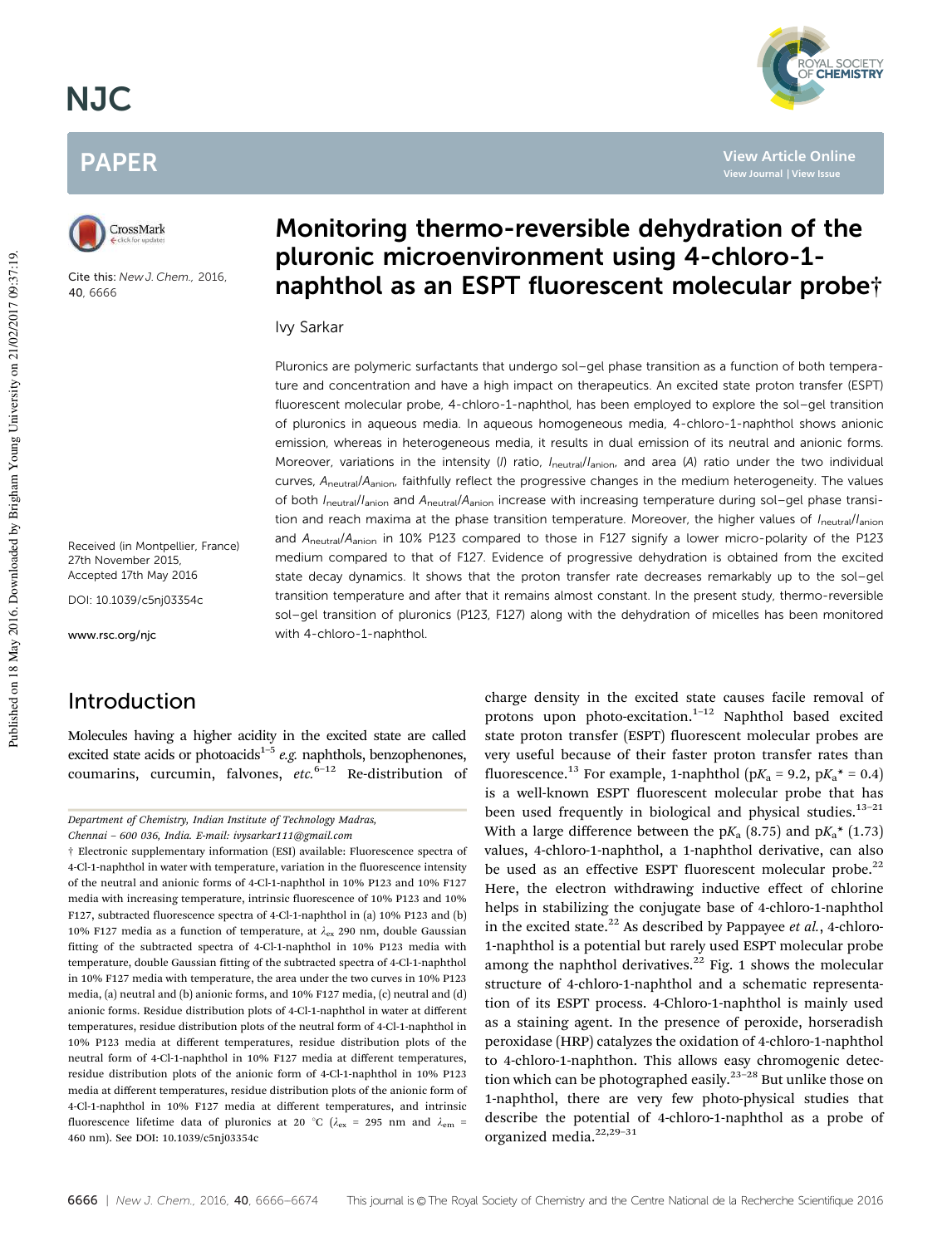

Fig. 1 (a) Molecular structure of 4-chloro-1-naphthol and (b) a schematic representation of the ESPT process.

In water, 4-chloro-1-naphthol remains in the ground state neutral form, which upon photo-excitation undergoes the ESPT process to form anion. Four water molecules make a cluster, which acts as a base to solvate the proton ejected by the photoacid.<sup>32</sup> As a result, in aqueous medium, emission arises from the anionic (470 nm) form entirely. With a decrease in the polarity and availability of water, this anionic peak diminishes along with an increase in the neutral peak  $(360 \text{ nm})$ <sup>16,22</sup> Because of having two distinct emitting states, it acts as a multi-domain probe in micro-heterogeneous media.<sup>22</sup> The prototropic equilibrium between the anionic and neutral forms is highly sensitive to micro-environmental changes, which is evident from the alteration in the emission intensity ratio.<sup>22</sup> A fascinating aspect of this ESPT molecule has been employed here to follow the thermotropic micro-environmental changes in pluronic co-polymers P123 and F127.

Pluronics are water soluble tri-block copolymers (PEO<sub>x</sub>–  $\text{PPO}_y\text{-PEO}_x$ , x and y vary for different varieties of pluronics) composed of hydrophilic poly(ethyleneoxide) (PEO) and hydrophobic poly(propylene oxide) (PPO) units.<sup>33</sup> These polymers possess amphiphilicity due to the temperature induced preferential solubility of one unit over another.<sup>34,35</sup> As a result, they form spherical micelles and gels, as a function of both temperature and concentration.<sup>36,37</sup> The highly hydrophobic anhydrous inner core region of these micelles helps in solubilizing water insoluble drug molecules.37–39 A highly swollen hydrophilic outer surface, the corona, aids the water solubility of these polymers.<sup>40-43</sup> Here, two pluronic varieties, hydrophobic P123 (PEO<sub>20</sub>–PPO<sub>70</sub>–PEO<sub>20</sub>) and hydrophilic F127 (PEO<sub>100</sub>–PPO<sub>64</sub>–  $PEO<sub>100</sub>$ ), have been used to monitor the temperature induced changes. 10% solutions of pluronics have been used over a range of temperatures, such that the solutions remain above the CMC (Critical Micellar Concentration) or CMT (Critical Micellar Temperature) but below the transparent hydrogel. $37,44,45$ It is known that monomeric units of pluronics are responsible for their biological activities. $40$  Hence, in drug compositions, these polymers are used at higher concentrations, so that they dissociate into monomers in the blood stream.<sup>40</sup> In our

previous work, an aggregate forming coumarin–cholesterol conjugate (Cum–Chl) was used to investigate the micro-polarity difference and sol-gel transition of pluronics.<sup>41</sup> A characteristic fluorescence feature of Cum-Chl,  $I_{\text{monomer}}/I_{\text{aggregate}}$ , was used for that purpose. Here, a conceptually different, easily usable, commercially available, ESPT fluorescent molecular probe has been employed in pluronic media to assess its progressive dehydration during sol–gel transition with the aid of its  $I_{\text{neutral}}/I$  $I_{\text{anion}}$  and  $A_{\text{neutral}}/A_{\text{anion}}$  values, the shift in its emission maxima and the lifetime of two prototropic forms. The use of such small fluorescent molecular probes is sometimes beneficial because of their minimum perturbation into the investigating system as compared to that by aggregate forming bulky molecular probes.<sup>41</sup> Moreover, systems can be monitored at two different wavelengths, with ESPT probes having largely separated emission spectra. Also, the fluorescence lifetimes of the ESPT probe help us to calculate the proton transfer rate, which is an indicator of progressive dehydration.

The specific objectives of this paper are (i) to follow the sol– gel phase transition, (ii) to monitor the sensitivity of 4-chloro-1 naphthol towards the micro-polarity of different pluronics using  $I_{neutral}/I_{\text{anion}}$  and  $A_{neutral}/A_{\text{anion}}$  values and (iii) to probe the dehydration and modulation of the ESPT process with sol–gel transition using fluorescence lifetime data.

### Experimental

#### Materials

Pluronic P123, F127 and 4-chloro-1-naphthol were purchased from Sigma Chemical Co. (Bangalore, India). Sodium di-hydrogen phosphate and di-sodium hydrogen phosphate were purchased from Merck Specialties Pvt. Ltd (Mumbai, India). The same batch of pluronics has been used for all experiments. The triple distilled water used in all experiments was prepared using  $KMnO<sub>4</sub>$ and NaOH. Spectroscopic grade ethanol was used for preparing the stock solution of the probe.

#### Preparation of pluronic solutions

10% (w/v) solutions of pluronic P123 and F127 in pH 7 phosphate buffer were used for the temperature dependent experiments. The temperature was varied from  $5-24$  °C and 13–34  $\degree$ C, respectively, for P123 and F127 solutions. As pluronics are soluble only in cold water, the polymeric solutions were kept in a fridge to ensure complete dissolution. Then, aqueous probe solution was added to the prepared polymeric solutions and kept over-night to ensure homogeneity.

#### Steady state and time resolved fluorescence measurements

Steady state fluorescence measurements were performed using the Fluoromax 4 (Horiba Jobin Yvon) spectrofluorimeter with a 150 W Xenon lamp as a source of excitation. A 3/3 slit width has been used for all experiments. Data were acquired for the lifetime experiments using the Horiba Jobin Yvon TCSPC lifetime instrument in a time-correlated single-photon counting arrangement. A nano-LED of 295 nm was used as the excitation source.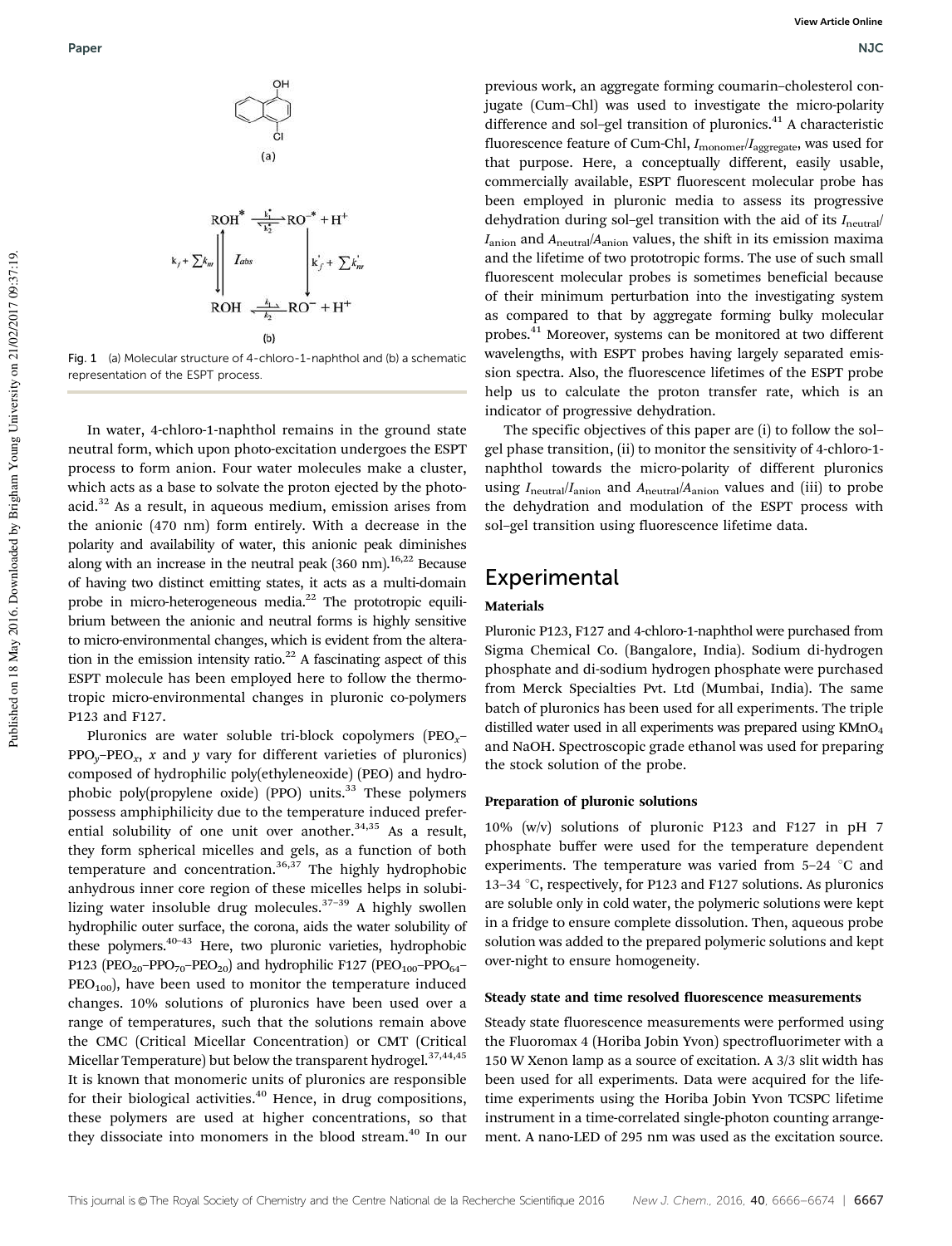The pulse repetition rate was set at 1 MHz. The instrumental full width at half-maxima of the 295 nm LED, including the detector response, was measured to be  $\sim$  800 ps. The instrument response function was obtained using scattered medium, LUDOX AS40 colloidal silica. IBH software was used for decay analysis. Decays were fitted to obtain a symmetric distribution, keeping the  $\chi^2$  value in the range 0.99  $\leq \chi^2 \leq 1.4$ . The average fluorescence lifetime ( $\tau_{\text{aveg}}$ ) was calculated using the following equation, where  $\tau_i$  is the lifetime of a component with amplitude  $\beta_i$  and *i* signifies the number of components present.<sup>46</sup>

$$
\tau_{\text{average}} = \frac{\sum_{i=1}^{n} \beta_i \tau_i}{\sum_{i=1}^{n} \beta_i}
$$

An ethanolic solution of 4-chloro-1-naphthol was used as the stock solution for all experiments and was finally diluted with water. Ethanol contamination was kept to less than 1% to avoid any kind of interference. The final probe concentration was maintained at  $2.5 \mu M$  for all experiments. The desired temperature was controlled by water circulation through the jacketed cuvette holder from a refrigerated bath (Julabo, Germany).

### Results and discussion

#### Steady state fluorescence spectroscopy data

Here, the steady state fluorescence response of 4-Cl-1-naphthol has been monitored during sol–gel transition of pluronics. It was found that 10% P123 and 10% F127 undergo sol–gel transition at 15 °C and 21 °C, respectively.<sup>41</sup> In aqueous medium, the emission of 4-Cl-1-naphthol only originates from anionic species  $(RO^{-*})$ , ESI,† Fig. S1. This anionic emission decreases slightly with increasing temperature. However, in the presence of polymeric heterogeneity, both anionic  $(RO^{-*})$  and neutral forms  $(ROH^*)$  of emission are observed.<sup>16,17,21,22</sup> Fig. 2a and b show the fluorescence spectra of 4-Cl-1-naphthol as a function of temperature in the presence of 10% P123 and 10% F127, respectively. The intensity of the neutral form has been found to increase along with a concomitant decrease in the anionic emission intensity with increasing temperature. An iso-emissive region at  $\sim$  415 nm signifies two state equilibrium between the neutral and anionic forms. This indicates that the ratio of the intensities of the neutral and anionic forms,  $I_{\text{neutral}}/I_{\text{anion}}$ , can be a reliable tool to monitor thermo-reversible sol–gel transition.

 $I<sub>neutral</sub>/I<sub>anion</sub>$  values calculated from Fig. 2 along with the blue shift in the anionic emission have been used to monitor the change in the pluronic micro-environment. Fig. 3a and c show the variation of  $I_{neutral}/I_{\text{anion}}$  values as a function of temperature in P123 and F127 media, respectively. With increasing temperature,  $I<sub>neutral</sub>/I<sub>anion</sub>$  increases significantly up to the sol-gel transition temperature (Fig. 3a and c) and after that it decreases slightly. Individual emission intensities of both the neutral and anionic forms also follow the sol–gel transition. Both the increase in the neutral emission intensity (ESI,† Fig. S2a for 10% P123 and Fig. S2c for 10% F127) and the decrease in the anionic emission intensity (ESI,† Fig. S2b for 10% P123 and Fig. S2d for 10% F127)



Fig. 2 Fluorescence spectra of 4-Cl-1-naphthol in (a) 10% P123 and (b) 10% F127 media as a function of temperature;  $\lambda_{\text{ex}}$  290 nm.

show onset at the sol–gel transition temperature. In polymeric sol media, anionic emission (461 nm) is blue shifted as compared to that in aqueous media (470 nm) due to the increased nonpolarity in the presence of pluronics (Fig. 3b and d). Moreover, the anionic emission maxima have been found to undergo a hypsocromic shift of  $\sim$  15 nm (from 461 nm in the sol phase to 446 nm in the gel phase) with sol–gel transition (Fig. 3b and d). The blue shift of the anionic emission maxima follows the sol–gel transition of the respective pluronics (Fig. 3b and d). A shift in the anionic emission maxima has also been found with 1-naphthol in the F127 medium. $21$  In the sol state, pluronics are known to be in the spherical micellar form, which is highly hydrated in solution. The corona region of PEO units is known to swell to twice its actual volume in the presence of water.<sup>47</sup> As the temperature increases, the hydrogen bonds of PEO units with water molecules break down, leading to an increase in hydrophobic interaction. This enhanced hydrophobic interaction induces hydrogel formation, which shrinks the corona region in its cubic gel phase.<sup>48</sup> As a result, hypsochromic shift of the emission maxima and intensity variations of both the neutral and anionic forms have been observed (Fig. 2). This kind of polarity change is more pronounced before sol–gel transition. As a result, all of the fluorescence parameters undergo a considerable change up to the sol–gel transition temperature.<sup>49,50</sup> The slight decrease in the  $I_{neutral}/I_{\text{anion}}$  value above the sol–gel transition temperature is due to the expulsion of the small molecular probe from the micellar media into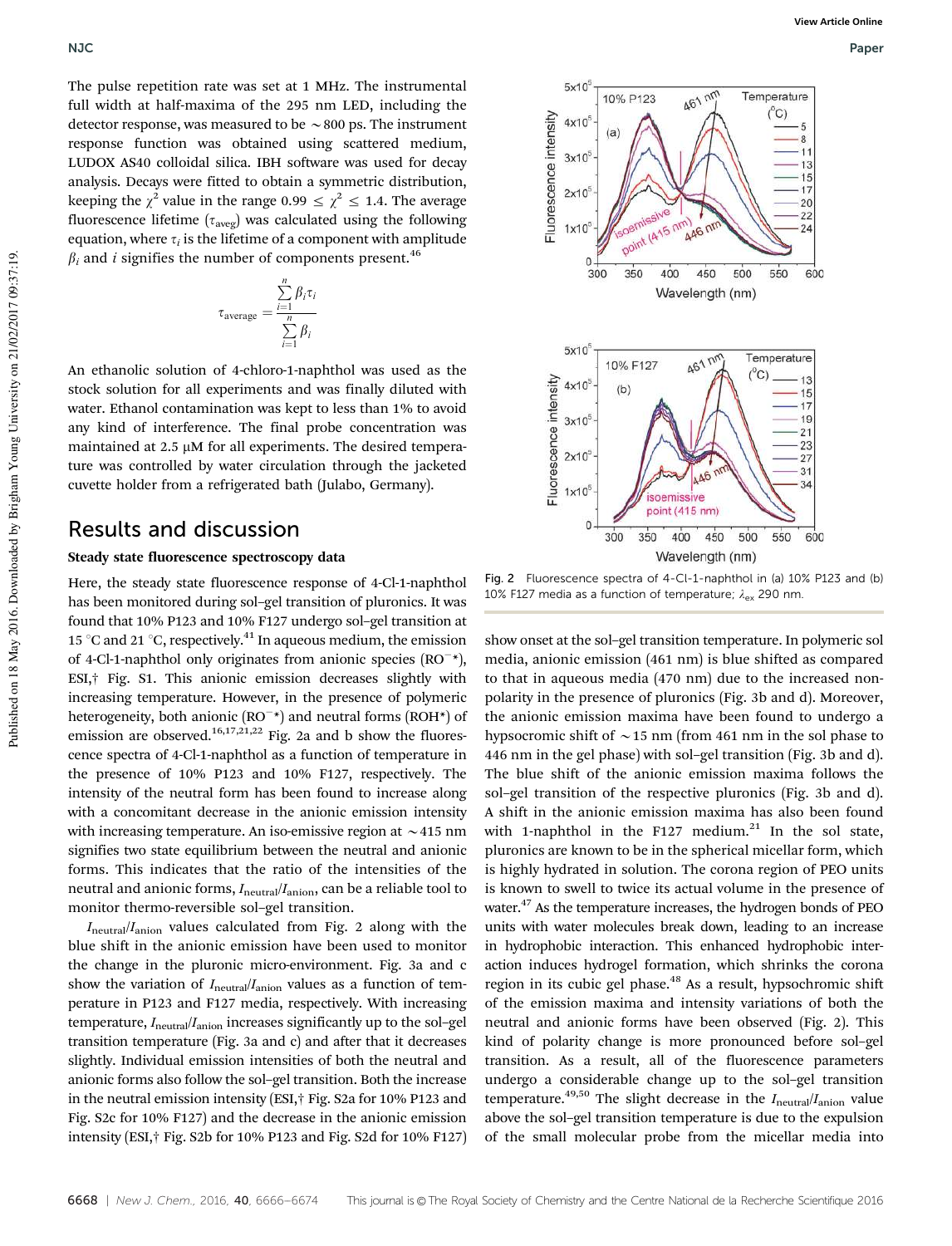the aqueous bulk.<sup>49</sup> A similar response of steady state fluorescence parameters has also been observed for 1-naphthol in the pluronic F127 medium.<sup>21</sup>

Two different prototropic forms (neutral and anionic) of 4-Cl-1-naphthol report from two different micro-domains of polymeric micelles.<sup>51</sup> Being neutral in nature, ROH\* emission is expected to originate from the core region and core–corona interface of the micelle, whereas,  $RO^{-*}$  emission originates mostly from the interfacial region. This has been further discussed in the next section with the help of lifetime data. From Fig. 3a and c it is clear that  $I_{\text{neutral}}/I_{\text{anion}}$  has a higher value in the 10% P123 medium than that in the 10% F127 medium. This is due to the higher hydrophobicity of P123 (HLB index, 8), which favors a more neutral population than that favored by F127 (HLB index, 22).<sup>39</sup> Here,  $I_{neutral}/I_{\text{anion}}$  not only follows the thermo-reversible sol–gel transition but also reflects the differences in the hydrophobicities of polymeric media. In our previous publication, synthesized probe molecule Cum–Chl was used to study the sol–gel phase transition and micro-polarity of pluronics using its  $I_{\text{monomer}}/I_{\text{aggregate}}$  parameter.<sup>41</sup> The polarity driven partitioning of Cum–Chl H-aggregates in micellar media as their monomers was the key factor to determine the  $I_{\rm monomer}$ /  $I_{\text{a}$ <sub>aggregate</sub> ratio. Here, in the present investigation, the polarity induced proton transfer of 4-Cl-1-naphthol has been used as the principle of analysis.

In connection to this, it is important to note that both the polymers, P123 and F127, have intrinsic fluorescence, which mostly contaminates the neutral form emission and slightly contaminates the anionic emission, as evident from ESI,† Fig. S3a and b. The contribution of intrinsic fluorescence is negligible as compared to that of the emission of the neutral form of 4-Cl-1-naphthol, as seen in the ESI,† Fig. S3a and b (intrinsic fluorescence has been plotted on the same scale as the probe's emission intensity). Moreover, this intrinsic fluorescence doesn't change with temperature, unlike the neutral form of fluorescence.<sup>21</sup> Additionally, as the intensity of the neutral form increases with temperature the contribution of intrinsic fluorescence becomes progressively insignificant. In Fig. S4 (ESI†), the intrinsic fluorescence of pluronics (ESI,† Fig. S3) has been subtracted from the spectra of 4-Cl-1-naphthol in pluronic media (Fig. 2) to obtain more reliable spectra. It shows that the newly obtained spectra (ESI,† Fig. S4) do not alter the previous conclusion obtained from Fig. 2. The subtracted spectra have been fitted with the double Gaussian function (ESI,† Fig. S5 and S6) to visualize the individual spectra. From this, the area under the fitted curves has been calculated, which indicates the contribution of two different prototropic forms. Like the intensity ratio  $(I_{neutral}/I_{\rm anion})$ , the area ratio of the two forms (Aneutral/Aanion) has been plotted in Fig. 4, which has been found to follow the sol–gel transition of the respective pluronics. The individual areas under the plots also follow the sol–gel transition of 10% P123 and 10% F127 (Fig. S7, ESI†). The insignificant contributions of the neutral form in the 10% F127 medium at initial temperatures (13 and 15  $^{\circ}$ C) have been taken as zero as they could not be fitted with the double Gaussian function. A higher value of  $A_{neutral}/A_{anion}$  in the 10%



Fig. 3 (a) Variation of  $I<sub>neutral</sub>/I<sub>anion</sub>$  and (b) anionic emission maxima of 4-Cl-1-naphthol in 10% P123 media as a function of temperature. (c) Variation of Ineutral/Ianion and (d) anionic emission maxima of 4-Cl-1-naphthol in 10% F127 media as a function of temperature;  $\lambda$ <sub>ex</sub> 290 nm.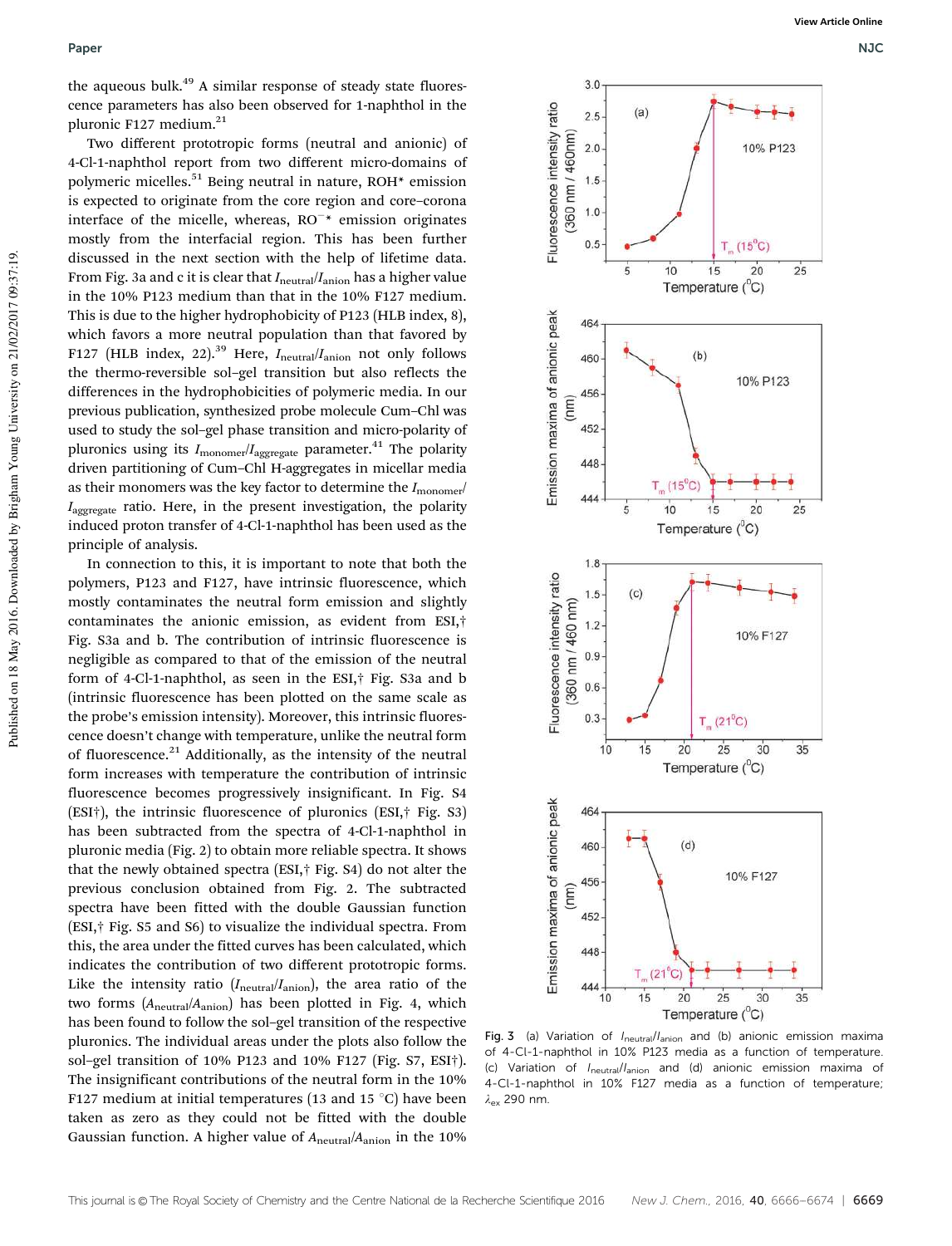

Fig. 4 Variation of  $A_{neutral}/A_{anion}$  in 10% (a) P123 and (b) F127 media with temperature;  $\lambda_{\rm ex}$  290 nm.

P123 medium compared to that in the 10% F127 medium indicates a higher contribution of the neutral form in the P123 medium. This is due to the lower micro-polarity of P123 micelles than that of F127 micelles.

#### Time resolved fluorescence spectroscopy data

The excited state decay dynamics has been analyzed after monitoring the steady state fluorescence parameters of 4-Cl-1 naphthol during sol–gel transition of pluronics. Fig. 5 represents the fluorescence lifetime decay of 4-Cl-1-naphthol in water with temperature. The lifetime of anionic decay  $(RO^{-*},$  $\lambda_{\rm ex}$  = 295 nm,  $\lambda_{\rm em}$  = 470 nm) has been fitted with a single exponential function, showing a lifetime of  $\sim$ 9 ns, matching closely with the literature value.<sup>22</sup> In addition, this lifetime is found to decrease marginally with increasing temperature, which is consistent with the steady state data. The fluorescence lifetime of the 4-Cl-1-naphthol anion in water as a function of temperature has been enlisted in Table 1. Residue distribution plots for the same have been given in the ESI,† Fig. S8.

In the presence of pluronic P123 and F127, emissions have been monitored for both the neutral ( $\lambda_{\rm ex}$  = 295 nm,  $\lambda_{\rm em}$  = 360 nm) and anionic ( $\lambda_{ex}$  = 295 nm,  $\lambda_{em}$  = 460 nm) forms. Fig. 6a and b show the fluorescence lifetime decay profiles of the neutral form of emission as a function of temperature in P123 and F127 media, respectively. As expected from the steady state data, the fluorescence lifetime decay of the neutral form is



NJC Paper



Fig. 5 Fluorescence lifetime decay profiles of the 4-Cl-1-naphthol anion ( $\lambda_{\text{ex}}$  = 295 nm,  $\lambda_{\text{em}}$  = 470 nm) in water as a function of temperature.

**Table 1** Fluorescence lifetime data of the 4-Cl-1-naphthol anion ( $\lambda_{ex}$  = 295 nm,  $\lambda_{em}$  = 470 nm) in water as a function of temperature

| $\tau(\beta)$ |      |
|---------------|------|
| 9.47(1)       | 1.09 |
| 9.33          | 1.05 |
| 9.30(1)       | 1.28 |
| 9.19          | 1.21 |
| 9.15          | 1.24 |
| 9.11          | 1.17 |
| 9.06(1)       | 1.19 |
| 8.99<br>(1)   | 1.26 |
| 8.83          | 1.19 |
|               |      |

contaminated slightly by the intrinsic fluorescence of the pluronics. But this contamination does not induce any ambiguity in the analysis as it is separable after fitting. Fluorescence decay of the neutral form in pluronic media have been fitted with a triple exponential function. The lifetime data of the neutral form as a function of temperature have been provided in Tables 2 and 3 for P123 and F127 media, respectively. The residue distribution plots for the same have been given in the ESI,† Fig. S9 and S10. The longest lifetime component  $(\tau_3, 14-25 \text{ ns})$  with least contribution  $(\beta_3, 0.01-0.03)$  originates from the intrinsic fluorescence of the pluronics. $21$  Similar to the steady-state data, intrinsic fluorescence has a negligible contribution over lifetimes and it decreases with increasing temperature.<sup>21</sup> The  $\sim$  3–4 ns lifetime component ( $\tau_2$ ) originates from the anhydrous core region, whereas the shortest lifetime component ( $\tau_1$ ,  $\sim$  1–2 ns) originates from the corona and core– corona interfacial region of the micelles. In the literature, it has been found that the longer lifetime component of the 1-naphthol neutral form originates from the relatively anhydrous and hydrophobic core region. $17,21$  The core region is more rigid as compared to the hydrated corona region, and as a result, non-radiative decay is less in the core.<sup>51</sup> This reflects in the higher value of the fluorescence lifetime in the relatively anhydrous and non-polar core region.<sup>16,17,21</sup> The values of both  $\tau_1$  and  $\tau_2$  increase from the sol state to the gel state and are the highest at the sol–gel transition temperatures of the respective pluronics. As the changes in pluronic micelles are more pronounced up to the sol-gel transition temperature,  $41,49,50$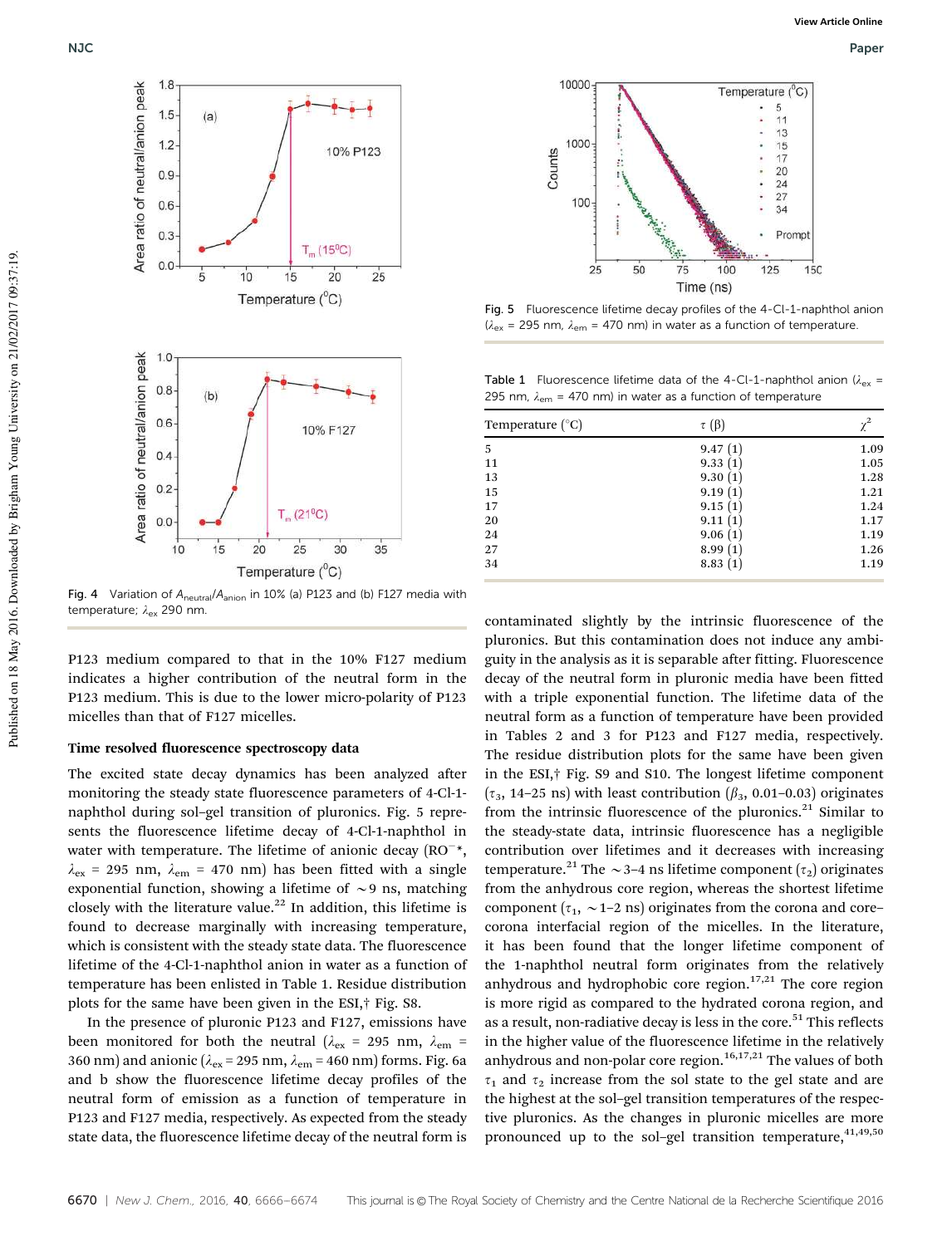

Fig. 6 Fluorescence lifetime decay profiles of the neutral form of 4-Cl-1 naphthol ( $\lambda_{\rm ex}$  = 295 nm,  $\lambda_{\rm em}$  = 360 nm) in (a) 10% P123 and (b) 10% F127 media as a function of temperature.

Table 2 Fluorescence lifetime data of the neutral form of 4-Cl-1 naphthol ( $\lambda_{\text{ex}}$  = 295 nm,  $\lambda_{\text{em}}$  = 360 nm) in 10% P123 media as a function of temperature

| Temperature $(^{\circ}C)$ | $\tau_1(\beta_1)$ | $\tau_2$ ( $\beta_2$ ) | $\tau_3$ ( $\beta_3$ ) | $\gamma^2$ |
|---------------------------|-------------------|------------------------|------------------------|------------|
| -5                        | 1.10(0.66)        | 3.48(0.31)             | 14.52(0.03)            | 1.22       |
| 11                        | 1.67(0.52)        | 3.57(0.46)             | 14.15(0.02)            | 1.18       |
| 15                        | 2.21(0.72)        | 4.72(0.27)             | 19.22(0.01)            | 1.02       |
| 20                        | 2.09(0.70)        | 4.27(0.29)             | 18.43(0.01)            | 1.18       |
| 24                        | 2.11(0.71)        | 4.10(0.28)             | 15.28(0.01)            | 1.09       |

Table 3 Fluorescence lifetime data of the neutral form of 4-Cl-1 naphthol ( $\lambda_{\text{ex}}$  = 295 nm,  $\lambda_{\text{em}}$  = 360 nm) in 10% F127 media as a function of temperature

| $\gamma^2$                 | $\tau_2$ ( $\beta_2$ )<br>$\tau_3$ ( $\beta_3$ ) | $\tau_1(\beta_1)$        | Temperature $(^{\circ}C)$ |
|----------------------------|--------------------------------------------------|--------------------------|---------------------------|
| 16.38(0.02)<br>1.22        | 3.29(0.45)                                       | 1.09(0.53)               | 13                        |
| 1.14                       |                                                  |                          | 17                        |
| 20.20(0.01)<br>1.01        | 4.86(0.20)                                       | 2.37(0.79)               | 21                        |
| 1.23                       |                                                  |                          | 27                        |
| 25.47(0.01)<br>1.16        | 4.98(0.17)                                       | 2.10(0.82)               | 34                        |
| 18.07(0.01)<br>17.66(0.01) | 3.62(0.39)<br>4.10(0.27)                         | 1.41(0.60)<br>2.07(0.72) |                           |

 $\tau_1$  and  $\tau_2$  show the highest values at the phase transition temperature. After that the lifetime value decreases slightly due to the increase in non-radiative decay with increasing temperature.<sup>41</sup> Bi-exponential decay of the neutral emission, excluding intrinsic pluronic decay, signifies its distribution over different sites of pluronic micelles.<sup>51</sup> Similar lifetime

distributions have also been found earlier for the parent, 1-naphthol, and the neutral form of 4-Cl-1-naphthol in various micro-heterogeneous media.16,17,21,22 In liposome media, the shorter lifetime ( $\sim$ 1 ns) and longer lifetime ( $\sim$ 4 ns) components of the neutral form of 4-Cl-1-naphthol had been assigned to the interfacial and interior populations, respectively.<sup>22</sup> Here, a higher  $\beta_1$  compared to  $\beta_2$  indicates a greater population of the probe in the interfacial region.

Fig. 7a and b show the fluorescence lifetime decay profiles of the anionic emission of 4-Cl-1-naphthol as a function of temperature in P123 and F127 media, respectively. In pluronics, anionic decay has been fitted with a double exponential function. The lifetime data of the anionic form as a function of temperature have been given in Tables 4 and 5 for P123 and F127 media, respectively. The residue distribution plots for the same have been given in the ESI,† Fig. S11 and S12. It has been found that



Fig. 7 Fluorescence lifetime decay profiles of the anionic form of 4-Cl-1 naphthol ( $\lambda_{ex}$  = 295 nm,  $\lambda_{em}$  = 460 nm) in (a) 10% P123 and (b) 10% F127 media as a function of temperature.

Table 4 Fluorescence lifetime data of the anionic form of 4-Cl-1 naphthol ( $\lambda_{\text{ex}}$  = 295 nm,  $\lambda_{\text{em}}$  = 460 nm) in 10% P123 media as a function of temperature

| Temperature $(^{\circ}C)$ | $\tau_1(\beta_1)$ | $\tau_2$ ( $\beta_2$ ) |      |
|---------------------------|-------------------|------------------------|------|
| -5                        | 5.58(0.23)        | 14.34(0.77)            | 1.07 |
| 11                        | 5.04(0.19)        | 14.34(0.81)            | 1.16 |
| 15                        | 4.82(0.34)        | 14.77(0.66)            | 1.07 |
| 20                        | 4.39(0.27)        | 14.40(0.73)            | 1.13 |
| 24                        | 4.04(0.29)        | 14.15(0.71)            | 1.07 |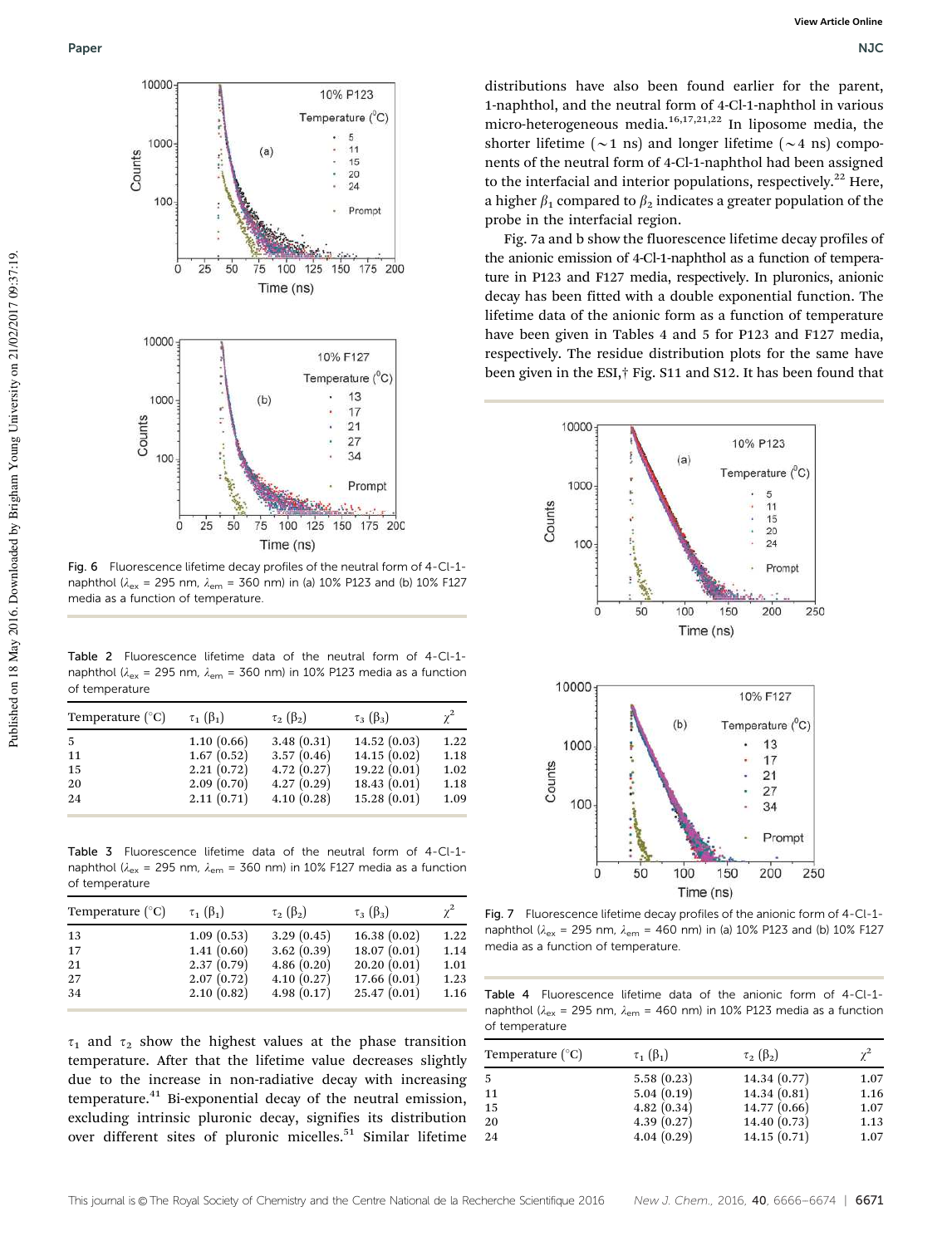Table 5 Fluorescence lifetime data of the anionic form of 4-Cl-1 naphthol ( $\lambda_{\text{ex}}$  = 295 nm,  $\lambda_{\text{em}}$  = 460 nm) in 10% F127 media as a function of temperature

| Temperature $(^{\circ}C)$ | $\tau_1(\beta_1)$ | $\tau_2$ ( $\beta_2$ ) |      |
|---------------------------|-------------------|------------------------|------|
| 13                        | 3.88(0.23)        | 13.35(0.77)            | 1.22 |
| 17                        | 3.77(0.22)        | 13.42(0.78)            | 1.16 |
| 21                        | 3.59(0.34)        | 13.99(0.66)            | 1.29 |
| 27                        | 3.89(0.30)        | 13.97(0.70)            | 1.12 |
| 34                        | 4.41(0.20)        | 13.81(0.80)            | 1.12 |
|                           |                   |                        |      |

the anionic emission is slightly contaminated by the intrinsic fluorescence of the pluronics due to the presence of its tail towards the longer wavelength. The shorter component  $(\tau_1, \tau_2)$ 3–5 ns) originates from the intrinsic fluorescence of the pluronics (ESI,† Table S1), whereas the longer component ( $\tau_2$ , 13–14 ns) originates from the anionic form of 4-Cl-1-naphthol in the presence of pluronics. The anionic lifetime of 4-Cl-1-naphthol in pluronics is higher as compared to that in aqueous media and it does not change with increasing temperature because of its interfacial location. As the probe is bound to the polymer interface, the rate of non-radiative decay decreases, leading to an increase in the fluorescence lifetime.<sup>52</sup> Unlike 1-naphthol, the anionic form of 4-Cl-1-naphthol does not show any distributive nature because of its higher polarity due to the presence of the chloro group. The non-distributive nature of the anionic form of 4-Cl-1-naphthol has also been found earlier in liposome media.<sup>22</sup> In contrast to the anionic form, the neutral form has been found to undergo multi-domain distribution, which can be attributed to the less polar character of the neutral form. $^{22}$  For 1-naphthol, the rise time (3–4 ns) of anionic fluorescence implies that in the hydrophobic pluronic environment the ionization rate constant of 1-naphthol was significantly reduced. $21$  This has not been observed here with 4-Cl-1-naphthol. This is possibly due to the faster rate of proton transfer from 4-Cl-1-naphthol due to the electron withdrawing stabilizing effect of the chloro group at its para position.

In heterogeneous media, the origin of the lifetime components of such ESPT molecular probes can be assigned easily. But this is very complicated for aggregate forming probe molecules.<sup>41</sup> In addition, aggregates cause scattering of light due to their larger sizes, which leads to difficulty in analysis. This is a significant advantage of using small molecular probes for sensing micro-environmental changes in organized media.

#### Determination of the ESPT rate

The proton transfer rate of an ESPT molecule is directly related to its degree of hydration.<sup>16,21</sup> The accessibility of water molecules regulates the polarity of heterogeneous media, which manifests as variations in lifetime data. Hence, from the lifetime values of 4-Cl-1-naphthol in different domains, the rate of the ESPT process can be calculated. For this purpose, a simple model has been adopted that assumes that in the dry core region ESPT is completely restricted but it is allowed in the interfacial region.<sup>21</sup> Accordingly, the photo-processes involved after excitation at the core (1) and interfacial region (2) can be expressed as follows (Scheme 1): $21$ 



Scheme 1 Photo-processes of 4-Cl-1-naphthol in the (1) core and (2) interfacial region after excitation.

here,  $k_f$ ,  $k_f'$  = rate constant of the radiative process,

 $k<sub>nr</sub>$  = rate constant of the non-radiative process,

 $k<sub>pt</sub>$  = rate constant of proton transfer.

The corresponding lifetimes of the two domains can be expressed as follows:

$$
\tau_{\text{core}} = 1/(k_{\text{f}} + k_{\text{nr}}) \tag{3}
$$

$$
\tau_{\text{interface}} = 1/(k_{\text{f}} + k_{\text{nr}} + k_{\text{pt}}) \tag{4}
$$

Thus, it is obvious that the proton transfer rate  $(k_{pt})$  can be determined from the difference in two lifetime reciprocals:

$$
k_{\rm pt} = (1/\tau_{\rm interface}) - (1/\tau_{\rm core}) \tag{5}
$$

Fig. 8a and b show the modulation of the proton transfer rate as a function of temperature in P123 and F127 media, respectively.



Fig. 8 Variation of the proton transfer rate in (a) 10% P123 and (b) 10% F127 media with temperature.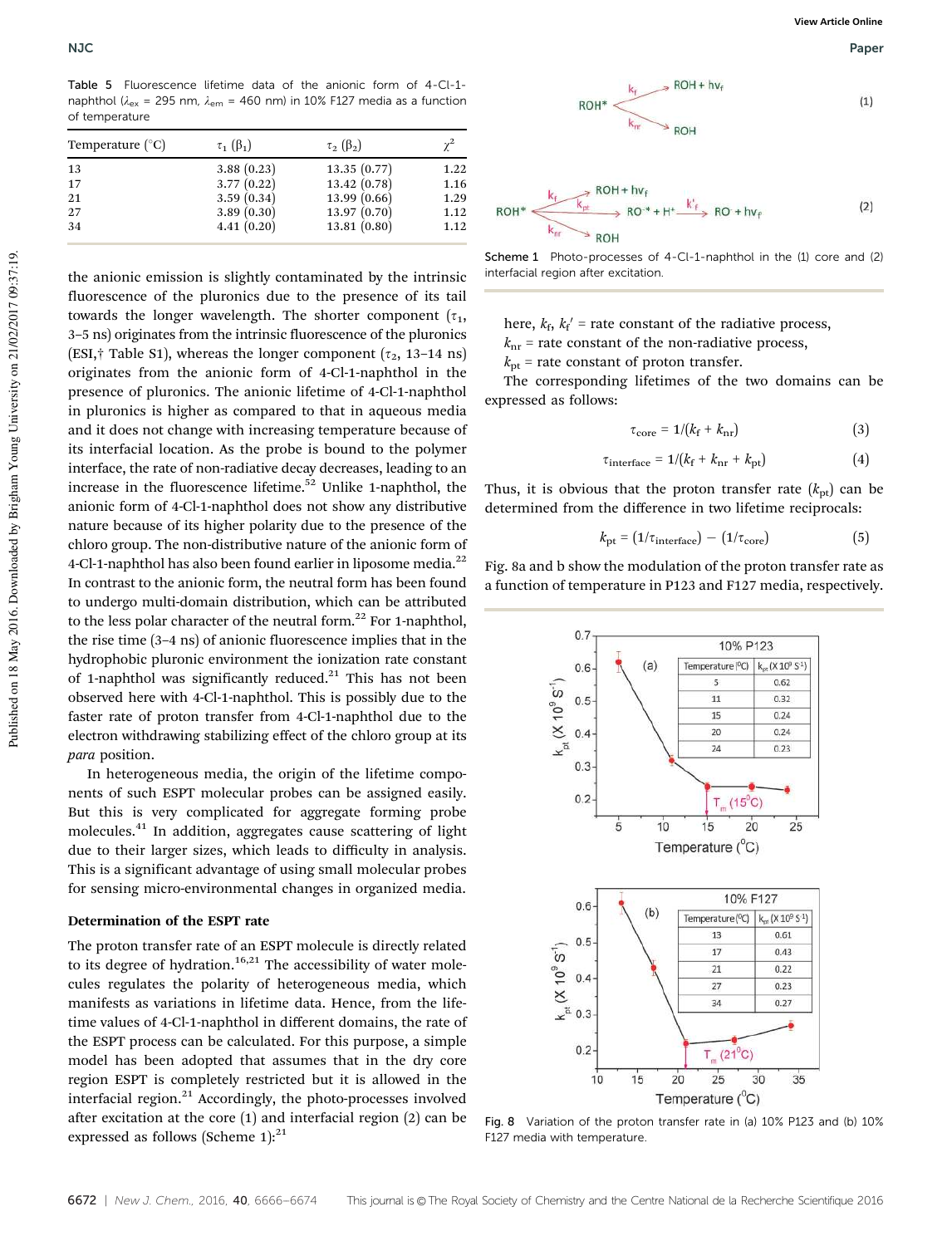There is a sharp decrease in the proton transfer rate with increasing temperature in the sol phase and after sol–gel transition it remains almost constant. This signifies the progressive dehydration of pluronic micelles during sol–gel transition. This kind of dehydration process can be visualized easily with ESPT molecular probes but not with aggregate forming probes.<sup>41</sup> Reports show that 1-naphthol has already been used to monitor the level of hydration of different media (e.g. pluronics, the lipid bilayer membrane in the presence of submicellar bile salts, polyvinyl alcohol (PVA) films, etc.).<sup>16,18,21</sup>

# Conclusions

The sensitivity of excited state proton transfer (ESPT) fluorescent molecular probe 4-chloro-1-naphthol has been assessed to investigate the thermo-reversible sol–gel transition of pluronics. Being present in two different prototropic forms of different polarities, this molecule serves as a multi-domain probe, distributing over various possible micro-domains of pluronics (e.g. core, corona, interface, etc.). The multi-domain distribution of 4-chloro-1 naphthol is advantageous over that of various known fluorophores. Lifetime components with different orders of magnitude also support its distributive nature. The neutral form emission, which arises from the micellar region, increases with increasing temperature. Anionic emission, arising from the interfacial region, decreases with increasing temperature with a blue shift. This makes  $I<sub>neutral</sub>/I<sub>anion</sub>$  a sensitive parameter for sol-gel transition. The sensitivities of all fluorescence parameters  $(I_{neutral}$  $I_{\text{anion}}$ ,  $A_{\text{neutral}}/A_{\text{anion}}$ , shift of emission maxima, lifetime) indicate thermo-reversible sol–gel transition of pluronics (P123, F127). Additionally, parameters  $I_{\text{neutral}}/I_{\text{anion}}$  and  $A_{\text{neutral}}/A_{\text{anion}}$  show sensitivity towards the micro-polarity of different pluronics. Moreover, with increasing temperature, the proton transfer rate has been found to decrease remarkably up to the sol–gel transition temperature, followed by a labeling effect. The rate of proton transfer depends on the availability of water molecules inside the pluronic micelles. Hence, a decrease in the proton transfer rate actually signifies expulsion of water molecules during sol–gel transition. Finally, from this study, 4-chloro-1 naphthol, a staining agent, emerges as a potent excited state proton transfer (ESPT) fluorescent molecular probe for studying the thermotropic sol–gel transition, thermo-reversible dehydration and micro-polarity of pluronics.

# Acknowledgements

I. S. thanks CSIR, New Delhi, India for her research fellowship and Prof. A. K. Mishra, Department of Chemistry, IIT Madras, for usage of the spectrofluorometer (Fluoromax 4, Horiba Jobin Yvon).

# References

- 1 A. Weller, Prog. React. Kinet., 1961, 1, 187.
- 2 T. Förster, Elektrochemie, 1950, 54, 42.
- 3 A. K. Mishra, in ''Understanding and Manipulating Excited State Processes'', Molecular and Supramolecular Photochemistry Series, ed. V. Ramamurthy and K. S. Schanze, Marcel Dekker, Inc, New York, 2001, ch. 10, vol. 8, p. 577.
- 4 J. Waluk, Conformational analysis of molecule in excited states, Wiley-VCH, Weinheim, 2000.
- 5 A. Muller, in ''Electron and proton transfer in chemistry and biology'', Studies in physical and theoretical chemistry, ed. H. Ratajczak, W. Junge and E. Diemann, series 78, Elsevier science publishers B. V., Amsterdam, 1992.
- 6 M. Mouslmani and D. Patra, RSC Adv., 2014, 4, 8317.
- 7 C. Banerjee, S. Maiti, M. Mustafi, J. Kuchlyan, D. Banik, N. Kundu, D. Dhara and N. Sarkar, Langmuir, 2014, 30, 10834.
- 8 S. Ghosh, J. Kuchlyan, D. Banik, N. Kundu, A. Roy, C. Banerjee and N. Sarkar, J. Phys. Chem. B, 2014, 118, 11437.
- 9 A. P. Demchenko, K. C. Tang and P. T. Chou, Chem. Soc. Rev., 2013, 42, 1379.
- 10 D. Ghosh, A. K. Pradhan, S. Mondal, N. A. Begum and D. Mandal, Phys. Chem. Chem. Phys., 2014, 16, 8594.
- 11 V. S. Padalkar and S. Seki, Chem. Soc. Rev., 2016, 45, 169.
- 12 D. Sahoo and S. Chakravorti, Photochem. Photobiol. Sci., 2010, 9, 1094.
- 13 D. Mandal, S. K. Pal and K. Bhattacharyya, J. Phys. Chem. A, 1998, 102, 9710.
- 14 P. Dutta, A. Halder, S. Mukherjee, P. Sen, S. Sen and K. Bhattacharyya, Langmuir, 2002, 18, 7867.
- 15 J. Sujatha and A. K. Mishra, J. Photochem. Photobiol., A, 1997, 104, 173.
- 16 M. Mohapatra and A. K. Mishra, Langmuir, 2011, 27, 13461.
- 17 J. Sujatha and A. K. Mishra, Langmuir, 1998, 14, 2256.
- 18 A. C. Kumar and A. K. Mishra, Talanta, 2007, 71, 2003.
- 19 D. Sukul, S. K. Pal, D. Mandal, S. Sen and K. Bhattacharyya, J. Phys. Chem. B, 2000, 104, 6128.
- 20 S. P. Webb, L. A. Philips, S. W. Yeh, L. M. Tolbert and J. H. Clark, J. Phys. Chem., 1986, 90, 5154.
- 21 J. Swain and A. K. Mishra, Phys. Chem. Chem. Phys., 2015, 17, 16752.
- 22 N. Pappayee and A. K. Mishra, Indian J. Chem., 2000, 39, 964.
- 23 E. Fortin, P. Mailley, L. Lacroix and S. Szunerits, Analyst, 2006, 131, 186.
- 24 Z. Wu, J. Wu, S. Wang, G. Shen and R. Yu, Biosens. Bioelectron., 2006, 22, 207.
- 25 T. U. Obi and C. K. Ojeh, J. Clin. Microbiol., 1989, 27, 2096.
- 26 R. M. Roop, D. Preston-Moore, T. Bagchi and G. G. Schurig, J. Clin. Microbiol., 1987, 25, 2090.
- 27 T. P. Lin, C. C. Liu, S. W. Chen and W. Y. Wang, Plant Physiol., 1989, 91, 1445.
- 28 H. Hudig and G. Drews, J. Bacteriol., 1985, 162, 897.
- 29 Z. Maskos and G. W. Winston, J. Biol. Chem., 1994, 269, 31579.
- 30 Y. V. Ilichev, A. B. Demyashkevich and M. G. Kuzmin, J. Phys. Chem., 1991, 95, 3438.
- 31 V. Balzani and L. de Cola, Supramol. Chem., Springer Science & Business Media, 2012.
- 32 G. W. Robinson, P. S. Thistlewaite and J. Lee, J. Phys. Chem., 1986, 90, 4224.